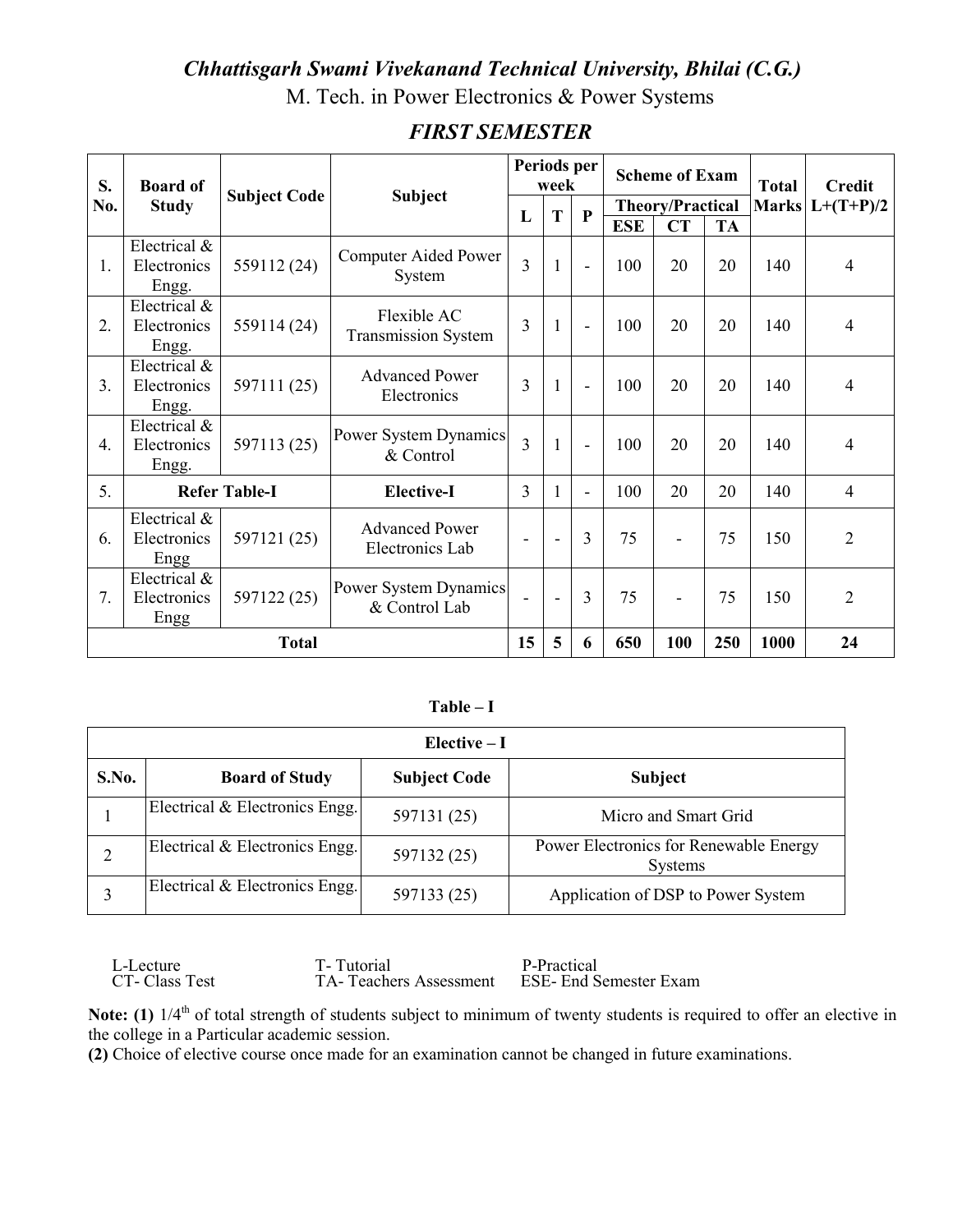#### Chhattisgarh Swami Vivekanand Technical University, Bhilai (C.G.) M. Tech. in Power Electronics & Power Systems

| S.               | <b>Board of</b>                         |                       |                                   | Periods per<br>week |   |                              |            | <b>Scheme of Exam</b> | <b>Total</b>            | <b>Credit</b> |                |
|------------------|-----------------------------------------|-----------------------|-----------------------------------|---------------------|---|------------------------------|------------|-----------------------|-------------------------|---------------|----------------|
| N <sub>0</sub>   | <b>Study</b>                            | <b>Subject Code</b>   | <b>Subject</b>                    | L                   | T | $\mathbf P$                  |            |                       | <b>Theory/Practical</b> | <b>Marks</b>  | $L+(T+P)/2$    |
|                  |                                         |                       |                                   |                     |   |                              | <b>ESE</b> | <b>CT</b>             | <b>TA</b>               |               |                |
| 1.               | Electrical<br>&Electronics.<br>$Engg$ . | 559212 (24)           | Power Quality                     | $\overline{3}$      | 1 | $\overline{\phantom{a}}$     | 100        | 20                    | 20                      | 140           | $\overline{4}$ |
| 2.               | Electrical &<br>Electronics.<br>Engg.   | 597211 (25)           | <b>PWM Converters</b><br>& Drives | 3                   |   | $\overline{\phantom{a}}$     | 100        | 20                    | 20                      | 140           | $\overline{4}$ |
| 3 <sub>1</sub>   | Electrical<br>&Electronics.<br>Engg.    | 597213 (25)           | Advanced<br>Control System        | 3                   |   | $\overline{a}$               | 100        | 20                    | 20                      | 140           | $\overline{4}$ |
| $\overline{4}$ . | Electrical<br>&Electronics.<br>Engg.    | 597214 (25)           | Protection in<br>Power System     | 3                   |   | $\qquad \qquad \blacksquare$ | 100        | 20                    | 20                      | 140           | $\overline{4}$ |
| 5.               |                                         | <b>Refer Table-II</b> | <b>Elective-II</b>                | $\overline{3}$      |   | -                            | 100        | 20                    | 20                      | 140           | $\overline{4}$ |
| 6.               | Electrical<br>&Electronics.<br>Engg.    | 559222 (24)           | Power Quality<br>Lab              |                     |   | 3                            | 75         | ۰                     | 75                      | 150           | $\overline{2}$ |
| 7.               | Electrical<br>&Electronics.<br>$Engg$   | 597221 (25)           | PWM converters<br>& Drives Lab    |                     |   | 3                            | 75         | ۰                     | 75                      | 150           | 2              |
|                  | Total                                   |                       |                                   | 15                  | 5 | 6                            | 650        | 100                   | 250                     | 1000          | 24             |

### **SECOND SEMESTER**

#### **Table-II**

| Elective-II |                                |                     |                                         |  |  |  |  |  |
|-------------|--------------------------------|---------------------|-----------------------------------------|--|--|--|--|--|
| S.No        | <b>Board of Study</b>          | <b>Subject Code</b> | <b>Subject</b>                          |  |  |  |  |  |
|             | Electrical & Electronics Engg. | 559231 (24)         | Transients in Power System              |  |  |  |  |  |
| 2.          | Electrical & Electronics Engg. | 597231 (25)         | <b>Optimization Techniques</b>          |  |  |  |  |  |
| 3.          | Electrical & Electronics Engg. | 597232 (25)         | Energy Conservation, Audit & Management |  |  |  |  |  |

L-Lecture CT-Class Test T-Tutorial

P-Practical TA-Teachers Assessment ESE- End Semester Exam

Note: (1)  $1/4^{\text{th}}$  of total strength of students subject to minimum of twenty students is required to offer an elective in the college in a Particular academic session.

(2) Choice of elective course once made for an examination cannot be changed in future examinations.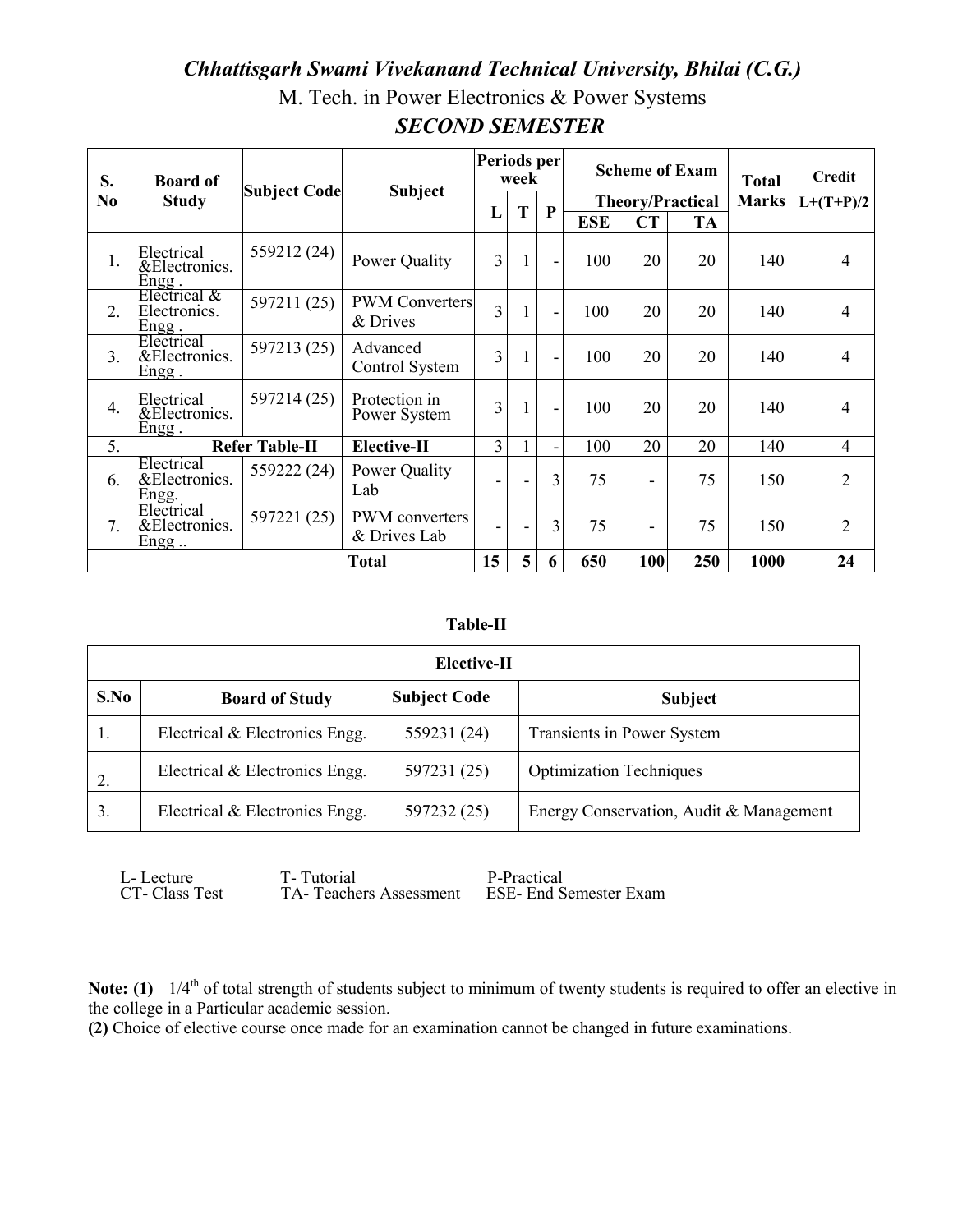## Chhattisgarh Swami Vivekanand Technical University, Bhilai (C.G.) M. Tech. in Power Electronics & Power Systems **THIRD SEMESTER**

| S.               | <b>Board of</b> |                        | <b>Subject</b><br>L |   | Periods per<br>week      |                          |            | <b>Scheme of Exam</b> |                         |                              | <b>Credit</b>  |
|------------------|-----------------|------------------------|---------------------|---|--------------------------|--------------------------|------------|-----------------------|-------------------------|------------------------------|----------------|
| No.              | <b>Study</b>    | <b>Subject Code</b>    |                     |   | T                        | P                        |            |                       | <b>Theory/Practical</b> | <b>Total</b><br><b>Marks</b> | $L+(T+P)/2$    |
|                  |                 |                        |                     |   |                          |                          | <b>ESE</b> | CT                    | <b>TA</b>               |                              |                |
|                  | Electrical $&$  |                        | Research            |   |                          |                          |            |                       |                         |                              |                |
|                  | Electronics     | 597311 (25)            | Methodology         | 3 |                          | $\blacksquare$           | 100        | 20                    | 20                      | 140                          | 4              |
|                  | Engg.           |                        |                     |   |                          |                          |            |                       |                         |                              |                |
| 2.               |                 | <b>Refer Table-III</b> | Elective-III        | 3 |                          | $\overline{\phantom{0}}$ | 100        | 20                    | 20                      | 140                          | 4              |
|                  | Electrical $\&$ |                        |                     |   |                          |                          |            |                       |                         |                              |                |
| 3.               | Electronics     | 597321 (25)            | Project             |   |                          | 28                       | 100        | $\blacksquare$        | 100                     | 200                          | 14             |
|                  | Engg.           |                        |                     |   |                          |                          |            |                       |                         |                              |                |
|                  | Electrical $&$  |                        |                     |   |                          |                          |            |                       |                         |                              |                |
| $\overline{4}$ . | Electronics     | 597322 (25)            | Seminar             | - | $\overline{\phantom{a}}$ | 3                        |            |                       | 20                      | 20                           | $\overline{2}$ |
|                  | Engg.           |                        |                     |   |                          |                          |            |                       |                         |                              |                |
|                  | <b>Total</b>    |                        |                     | 6 |                          | 31                       | 300        | 40                    | 160                     | 500                          | 24             |

Table - III

|       |                                | Elective - III      |                                                         |
|-------|--------------------------------|---------------------|---------------------------------------------------------|
| S.No. | <b>Board of Study</b>          | <b>Subject Code</b> | <b>Subject</b>                                          |
|       | Electrical & Electronics Engg. | 559332 (24)         | ANN & Fuzzy Techniques                                  |
| 2.    | Electrical & Electronics Engg. | 597333 (25)         | Applications of Microcontroller<br>in Electrical System |
| 3.    | Electrical & Electronics Engg. | 597334 (25)         | PLC, SCADA & Drives                                     |

L-Lecture T-Tutorial P-Practical CT-Class Test TA-Teachers Assessment ESE- End Semester Exam

Note: (1)  $1/4^{\text{th}}$  of total strength of students subject to minimum of twenty students is required to offer an elective in the college in a Particular academic session.

Note  $(2)$  Choice of elective course once made for an examination cannot be changed in future examinations.